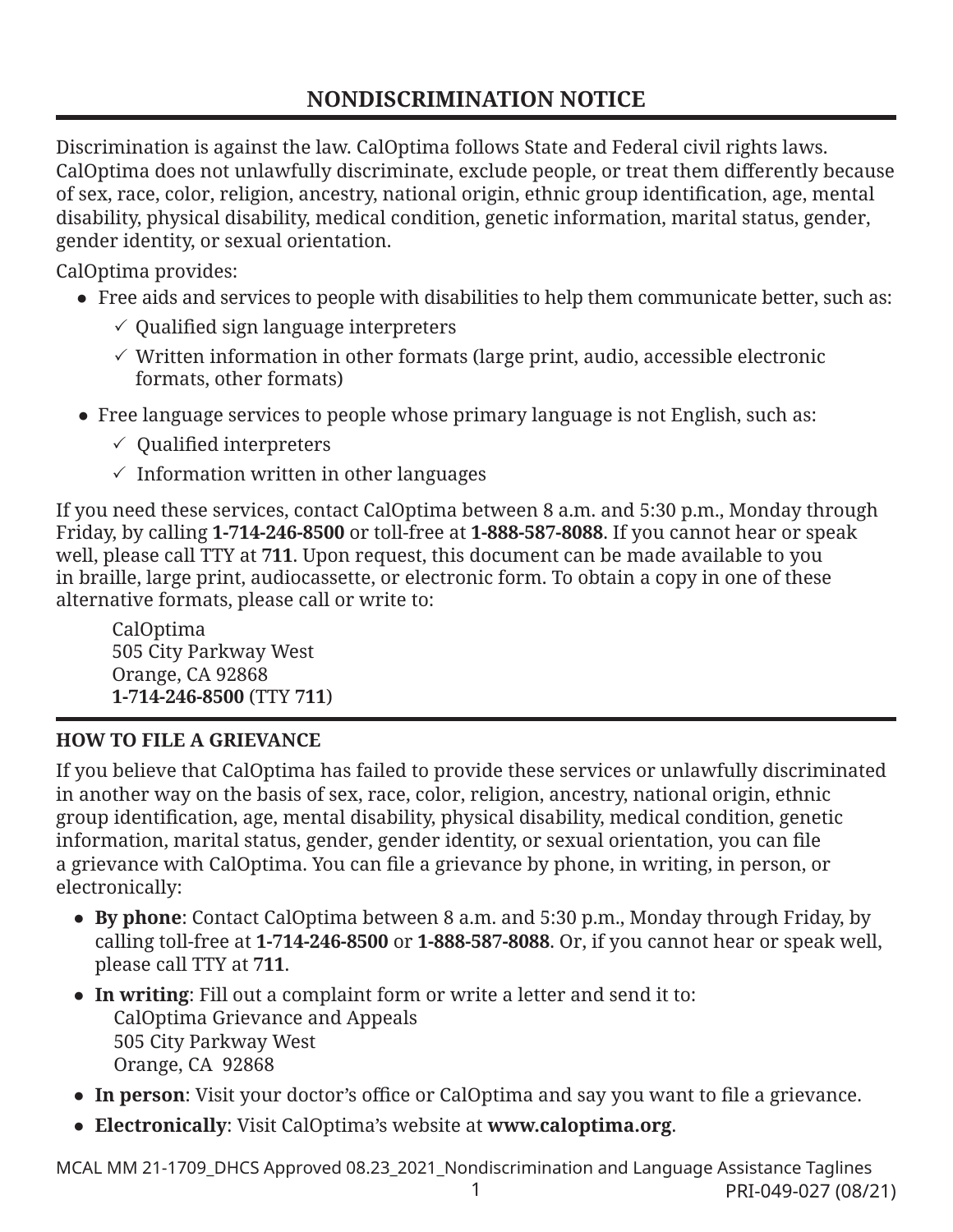### **OFFICE OF CIVIL RIGHTS - CALIFORNIA DEPARTMENT OF HEALTH CARE SERVICES**

You can also file a civil rights complaint with the California Department of Health Care Services, Office for Civil Rights by phone, in writing, or electronically:

- **By phone**: Call **916-440-7370**. If you cannot speak or hear well, please call **711** (**Telecommunications Relay Service**).
- **In writing**: Fill out a complaint form or send a letter to:

**Deputy Director, Office of Civil Rights Department of Health Care Services Office of Civil Rights P.O. Box 997413, MS 0009 Sacramento, CA 95899-7413**

Complaint forms are available at http://www.dhcs.ca.gov/Pages/Language\_Access.aspx.

● **Electronically**: Send an email to CivilRights@dhcs.ca.gov.

#### **OFFICE OF CIVIL RIGHTS - U.S. DEPARTMENT OF HEALTH AND HUMAN SERVICES**

If you believe you have been discriminated against on the basis of race, color, national origin, age, disability or sex, you can also file a civil rights complaint with the U.S. Department of Health and Human Services, Office for Civil Rights by phone, in writing, or electronically:

- **By phone**: Call **1-800-368-1019**. If you cannot speak or hear well, please call TTY/TDD **1 -800-537-7697**.
- **In writing**: Fill out a complaint form or send a letter to:

**U.S. Department of Health and Human Services 200 Independence Avenue, SW Room 509F, HHH Building Washington, D.C. 20201**

Complaint forms are available at http://www.hhs.gov/ocr/office/file/index.html.

**Electronically:** Visit the Office for Civil Rights Complaint Portal at https://ocrportal.hhs.gov/ocr/portal/lobby.jsf.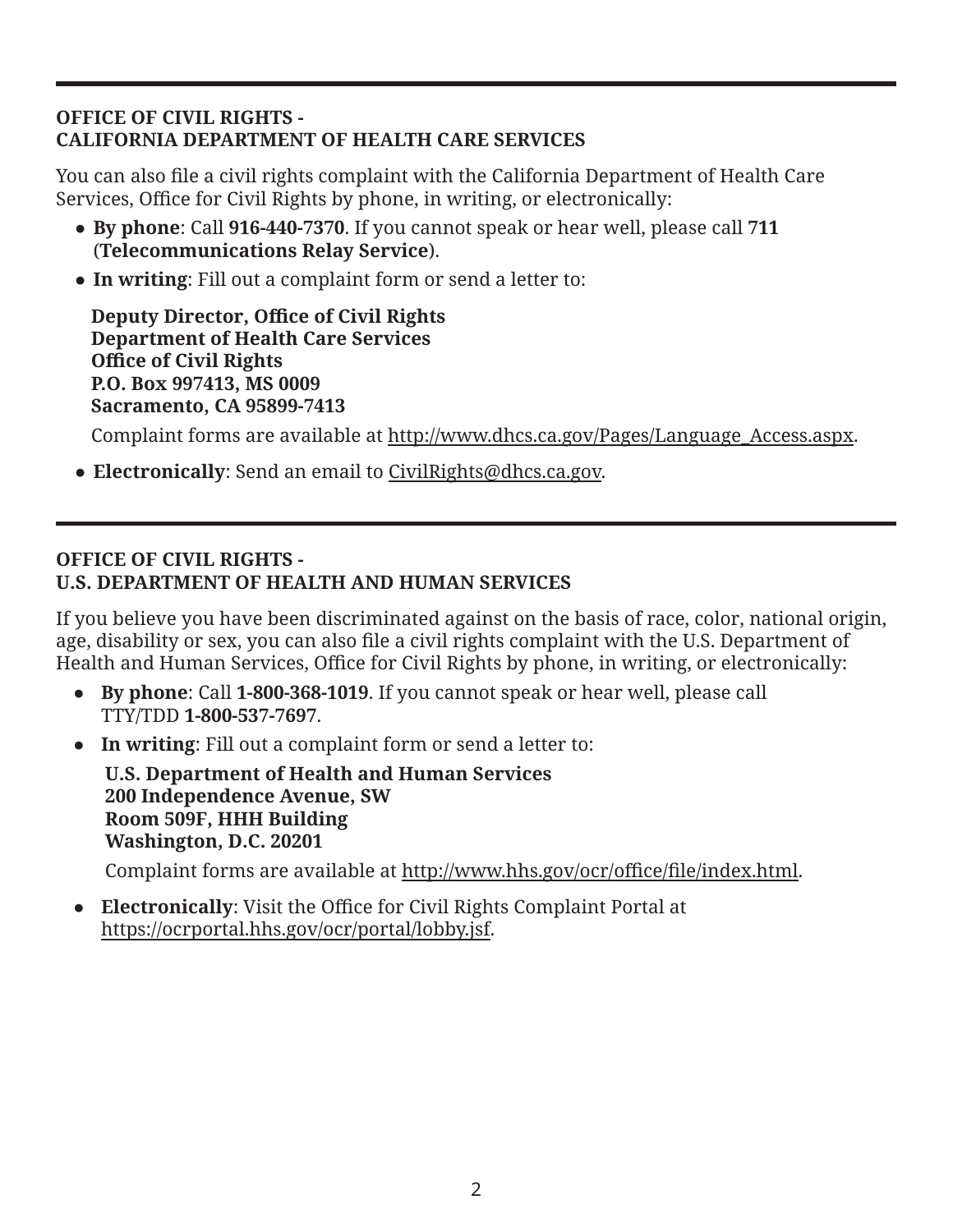### **English Tagline**

ATTENTION: If you need help in your language call **1-888-587-8088** (TTY **711**). Aids and services for people with disabilities, like documents in braille and large print, are also available. Call **1-888-587-8088** (TTY **711**). These services are free of charge.

**الشعار بالعربية )Arabic)**

ُيرجى االنتباه: إذا احتجت إلى المساعدة بلغتك، فاتصل بـ **1-888-587-8088** (**711** TTY(. ً تتوفر أيضا المساعدات والخدمات لألشخاص ذوي اإلعاقة، مثل المستندات المكتوبة بطريقة بريل والخط الكبير اتصل بـ **1-888-587-8088** (**711** TTY(. هذه الخدمات مجانية.

### **Հայերեն պիտակ (Armenian)**

ՈՒՇԱԴՐՈՒԹՅՈՒՆ: Եթե Ձեզ օգնություն է հարկավոր Ձեր լեզվով, զանգահարեք **1-888-587-8088** (TTY **711**): Կան նաև օժանդակ միջոցներ ու ծառայություններ հաշմանդամություն ունեցող անձանց համար, օրինակ` Բրայլի գրատիպով ու խոշորատառ տպագրված նյութեր։ Զանգահարեք **1-888-587-8088** (TTY **711**): Այդ ծառայություններն անվճար են։

#### **ឃ្លាា�សម្គាា�ល់់ជាាភាាសាាខ្មែ�ែរ (Cambodian)**

ចំណាំ៖ បើអ្នក ត្រូវ ការជំនួយ ជាភាសា របស់អ្នក សូម ទូរស័ព្ទទៅលេខ **1-888-587-8088** (TTY **711**) ។ ជំនួយ និង សេវាកម្ម សម្រាប់ ជនពិការ ដូចជាឯកសារសរសេរជាអក្សរផុស សម្រាប់់ជនពិការភ្នែក ឬឯកសារសរសេរជាអក្សរពុម្ពធំ ក៏អាចរកបានផង ដែរ។ ទូូរស័័ព្ទទមកលេ�ខ **1-888-587-8088** (TTY **711**) ។ សេវាាកម្មមទាំំងនេះះមិិនគិិតថ្លៃ�ៃឡើ�ើយ។

#### **简体中文标语 (Chinese)**

请注意:如果您需要以您的母语提供帮助,请致电 **1-888-587-8088** (TTY **711**)。 另外还提供针对残疾人 士的帮助和服务,例如文盲和需要较大字体阅读,也是方便取用的。 请致电 **1-888-587-8088** (TTY **711**)。 这些服务都是免费的。

**مطلب به زبان فارسی )Farsi)**

توجه: اگر میخواهید به زبان خود کمک دریافت کنید، با (**711** TTY (**1-888-587-8088** تماس بگیرید.کمکها و خدمات مخصوص افراد دارای معلولیت، مانند نسخههای خط بریل و چاپ با حروف بزرگ، نیز موجود است. با **1-888-587-8088** (**711** TTY (تماس بگیرید. این خدمات رایگان ارائه میشوند.

### **हिंदी टैगलाइनी (Hindi)**

ध्यान दें: अगर आपको अपनी भाषा में सहायता की आवश्यकता है तो **1-888-587-8088** (TTY **711**) पर कॉल करें। अशक्तता वाले लोगों के लिए सहायता और सेवाएं, जैसे ब्रेल और बड़े प्रिंट में भी दस्तावेज़ उपलब्ध हैं। **1-888-587-8088** (TTY **711**) पर कॉल करें। ये सेवाएं नि: शुल्क हैं।

#### **Nqe Lus Hmoob Cob (Hmong)**

CEEB TOOM: Yog koj xav tau kev pab txhais koj hom lus hu rau **1-888-587-8088** (TTY **711**). Muaj cov kev pab txhawb thiab kev pab cuam rau cov neeg xiam oob qhab, xws li puav leej muaj ua cov ntawv su thiab luam tawm ua tus ntawv loj. Hu rau **1-888-587-8088** (TTY **711**). Cov kev pab cuam no yog pab dawb xwb.

#### **日本語表記 (Japanese)**

注意日本語での対応が必要な場合は **1-888-587-8088** (TTY **711**) へお電話ください。点字の資料や文字 の拡大表示など、 障がいをお持ちの方のためのサービスも用意しています。 **1-888-587-8088** (TTY **711**) へお電話ください。これらのサービスは無料で提供しています。

#### **한국어 태그라인 (Korean)**

유의사항: 귀하의 언어로 도움을 받고 싶으시면 **1-888-587-8088** (TTY **711**) 번으로 문의하십시오. 점자나 큰 활자로 된 문서와 같이 장애가 있는 분들을 위한 도움과 서비스도 이용 가능합니다. **1-888-587-8088** (TTY **711**) 번으로 문의하십시오. 이러한 서비스는 무료로 제공됩니다.